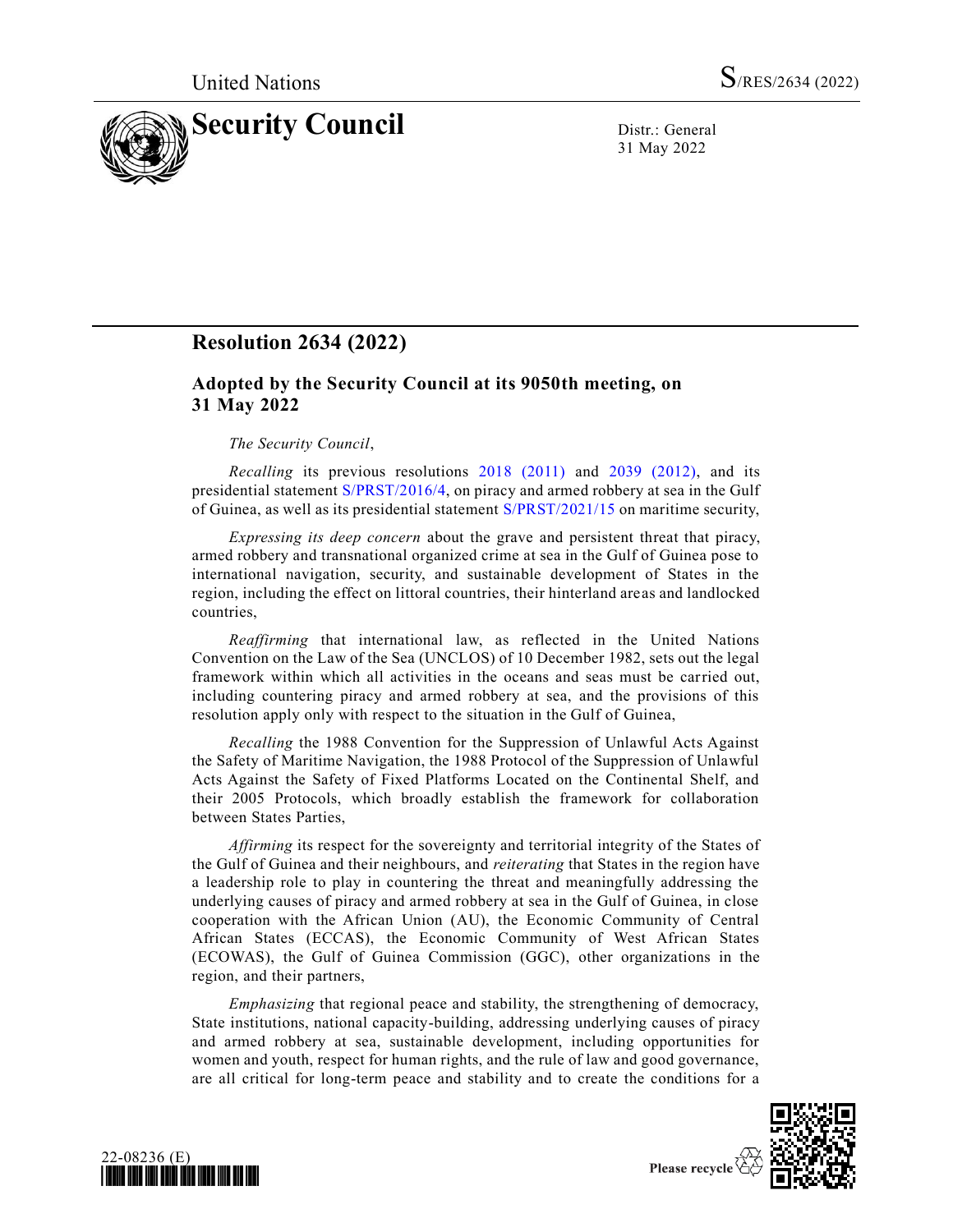durable eradication of piracy and armed robbery at sea in the Gulf of Guinea, especially following the multifaceted repercussions of the COVID-19 pandemic,

*Expressing* its concern over the threat that piracy and armed robbery at sea pose to the safety of seafarers, including through their being taken as hostages, as well as over the violence employed by pirates and persons involved in piracy and armed robbery at sea in the Gulf of Guinea, and over the adverse humanitarian impact on the seafarers and their family members,

*Further expressing* its concern about the destabilizing and negative impact on West and Central Africa and neighbouring States of transnational organized crime, oil and cargo theft, illicit trafficking and diversion of arms, drug trafficking, human trafficking, illegal trade and smuggling, illegal, unreported and unregulated fishing, and piracy and armed robbery at sea, and *noting* the complex relationship between these issues,

*Condemning* that pirate networks continue to rely on kidnapping and hostagetaking, in the context of weak national capacities, to help generate funding to purchase weapons, gain recruits, and continue their operational activities, thereby jeopardizing the safety and security of seafarers and restricting the flow of commerce,

*Expressing serious concern* over the cost of piracy to States in the region through economic impacts on trade, investments, development, and growth, *noting* the study supported by the United Nations Office on Drugs and Crime (UNODC) on "Pirates of the Gulf of Guinea, a cost analysis for the coastal states" and its findings of significant direct, indirect and opportunity costs to the region, *encouraging* the region, with the support of partners, to address these findings, their underlying causes, and to strengthen the measures to counter piracy, and in this regard *welcoming* the interest given to this issue by the Peacebuilding Commission (PBC),

*Taking into account* relevant regional arrangements, such as the African Charter on Maritime Security, Safety and Development in Africa, the Africa Maritime Transport Charter and the Convention for Cooperation in the Protection, Management and Development of the Marine and Coastal Environment of the Atlantic Coast of the West, Central and Southern African region,

*Welcoming* the initiatives already taken by regional organizations, including ECCAS, ECOWAS and GGC, to enhance maritime safety and security in the Gulf of Guinea, in particular the Code of Conduct Concerning the Prevention and Repression of Piracy, Armed Robbery Against Ships, and Illegal Maritime Activities in West and Central Africa ('Yaoundé Code of Conduct') and its operational framework, the Interregional Coordination Centre (ICC), the Abidjan Interregional Maritime Security Institute, the Regional Maritime Safety and Security Centres, and the creation of zonal centres under the auspices of the Multinational Maritime Coordination Centres,

*Further welcoming* existing national initiatives by States in the region to counter piracy and armed robbery at sea in the Gulf of Guinea, including existing and new National Integrated Maritime Strategies and Nigeria's Integrated National Security and Waterways Protection Infrastructure (Deep Blue Project), as well as recent piracy convictions and legislation passed aimed at the suppression of piracy and other maritime offences,

*Recognizing* the contributions by Member States and international organizations in support of ongoing efforts by countries in the region and regional organizations to counter piracy and armed robbery at sea in the Gulf of Guinea, including through the recently established Gulf of Guinea Maritime Collaboration Forum and its Shared Awareness and Deconfliction (SHADE), the G7++ Friends of the Gulf of Guinea, the European Union Coordinated Maritime Presences in the Gulf of Guinea, the Zone of Peace and Cooperation of the South Atlantic, and the recently established Atlantic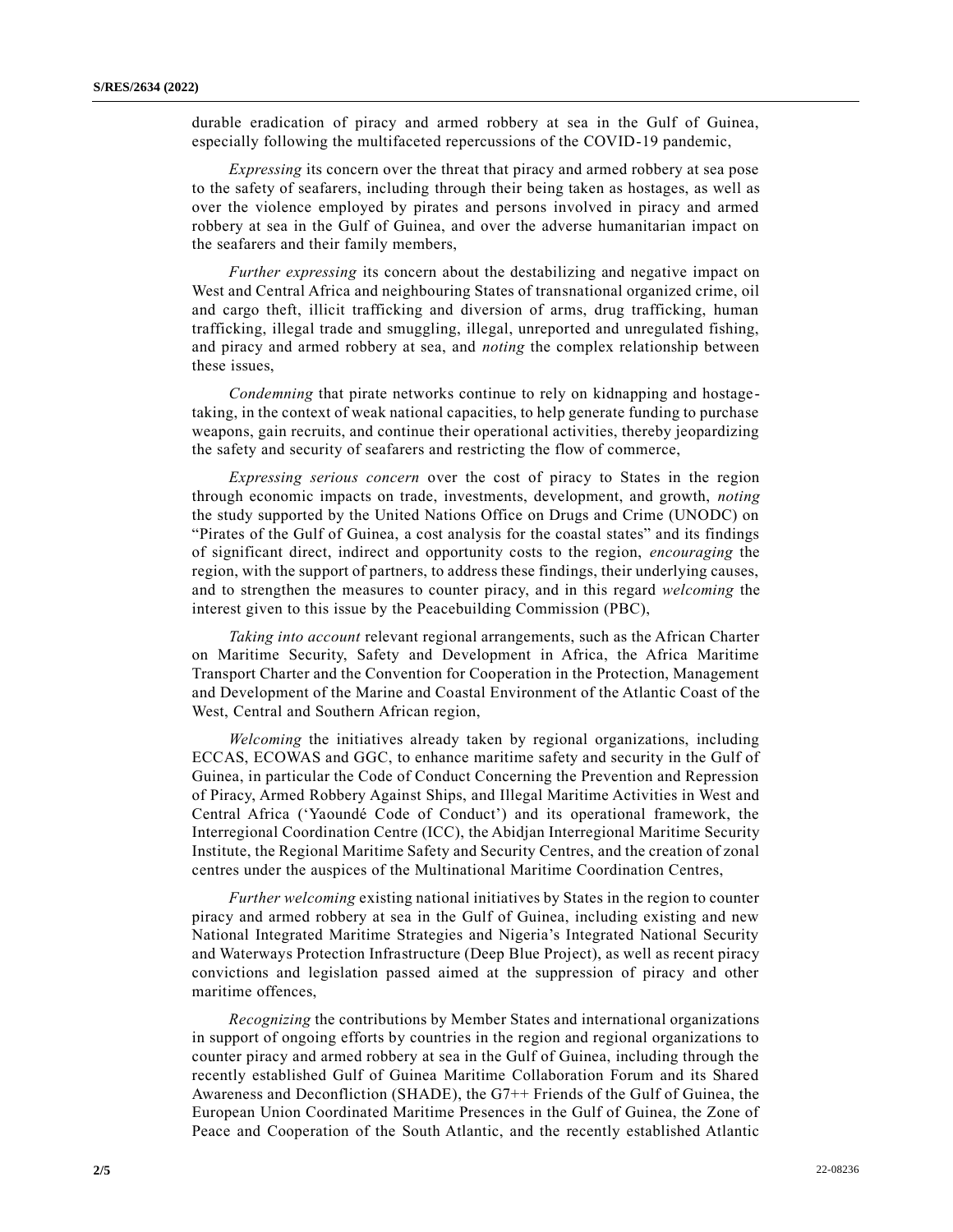Center in the Azores, and *welcoming* further support and contributions, with a focus on training, joint exercises at sea, operational coordination and capacity-building,

*Emphasizing* the importance of building further on existing national, regional, and international initiatives to ensure comprehensive, effective, and practical measures to enhance maritime safety and security in the Gulf of Guinea, and in this regard *noting* the need for international assistance to support national and regional efforts,

*Recalling* that the signatories to the Yaoundé Code of Conduct have expressed their commitment to arrest, investigate and prosecute persons who have committed acts of piracy, as well as seizing pirate ships, and rescuing ships, persons and property subject to piracy, and *encouraging* the full and effective implementation of the Code of Conduct with a view to eradicating illegal activities off the coast of West and Central Africa,

*Underlining* the importance of determining the existence of any possible or potential links between piracy and armed robbery at sea and terrorist groups in West and Central Africa and the Sahel region,

1. *Strongly condemns* piracy and armed robbery at sea, including acts of murder, kidnapping and hostage-taking, in the Gulf of Guinea;

2. *Stresses* the primary responsibility of the States of the Gulf of Guinea to counter piracy and armed robbery at sea in the Gulf of Guinea and address their underlying causes, in close cooperation with regional and subregional organizations and their international partners;

3. *Calls upon* Member States in the region to criminalize piracy and armed robbery at sea under their domestic laws, and to investigate, and to prosecute or extradite, in accordance with applicable international law, including internationa l human rights law, perpetrators of piracy and armed robbery at sea, as well as those who incite, finance or intentionally facilitate such crimes, including key figures of criminal networks involved in piracy and armed robbery at sea who plan, organize, facilitate, finance or profit from such attacks;

4. *Further calls upon* Member States to cooperate, as appropriate, on the issues of piracy and armed robbery, in particular on hostage taking, and to cooperate on the prosecution of suspected pirates while respecting fair trial guarantees, including through drafting of agreements, as needed, for the transfer of arrested piracy suspects between states in and outside the region, consistent with applicable international law;

5. *Urges* Member States in the region of the Gulf of Guinea to take prompt action, at national and regional levels, with the support of the international community, when requested by the State concerned, and in accordance with international law, to develop and implement national maritime security strategies, including for the establishment of a harmonized legal framework for the prevention and repression of piracy and armed robbery at sea, as well as prosecution of persons engaging in those crimes, and punishment of those convicted of those crimes, and *encourages* the States of the Gulf of Guinea to structure their operations to address illicit maritime activities and develop their capacities to protect their maritime domains, and to ensure cooperation in this regard;

6. *Encourages* bilateral and multilateral partners to provide, where possible, adequate legal and operational support, upon request, taking into account national needs, in terms of personnel, funds, technology, training and equipment to States and regional organizations in the Gulf of Guinea, and continue to assist in enhancing their capabilities to cooperate and coordinate their efforts to counter piracy and armed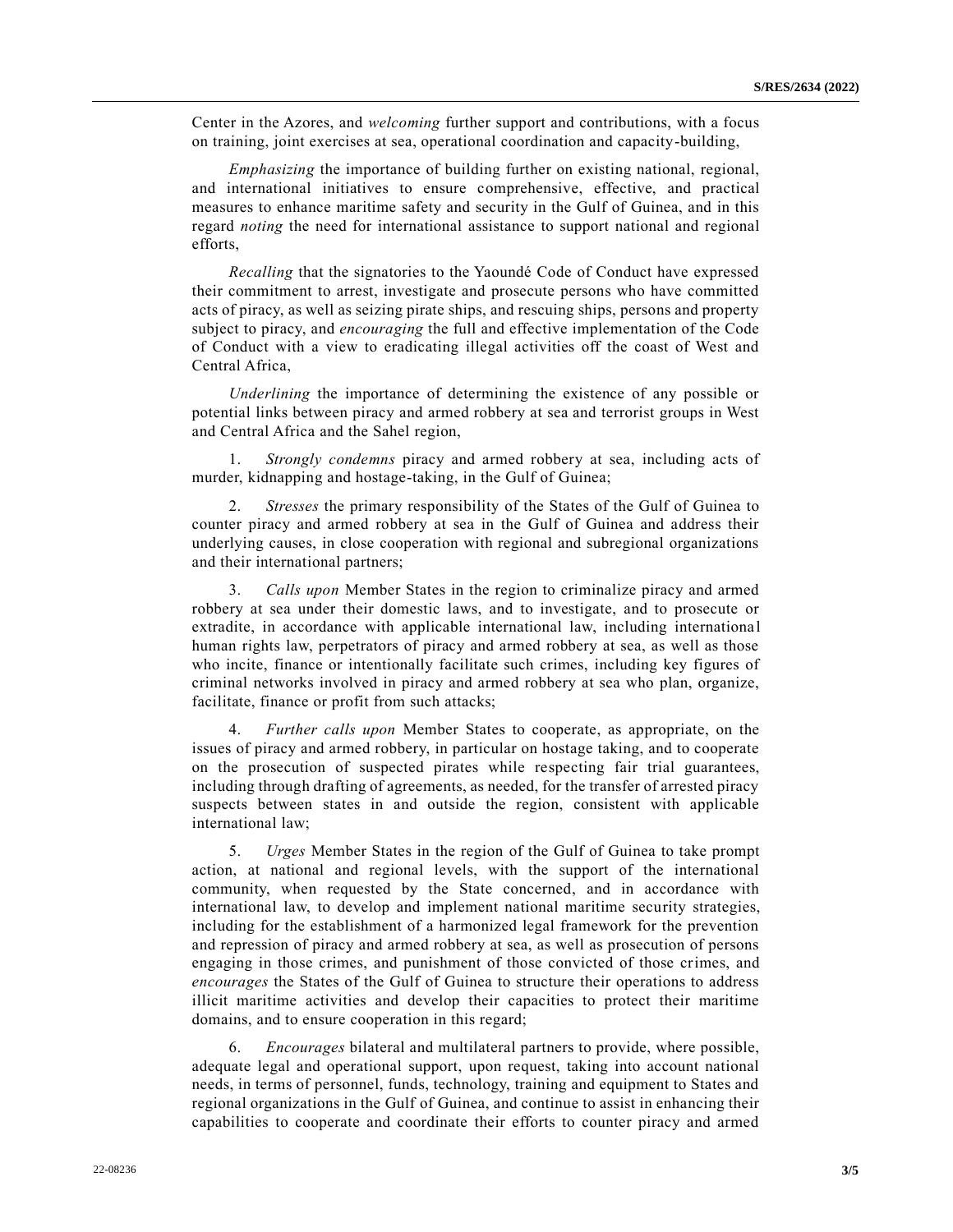robbery at sea in the region, including with regard to the conduct of patrols, law enforcement at sea, anti-piracy drills, land, maritime and air surveillance, and other operations in accordance with international law;

7. *Further encourages* regional organizations, including the AU, ECCAS, ECOWAS, GGC, the Maritime Organization for West and Central Africa, the Fisheries Committee for the West Central Gulf of Guinea, as well as the Maritime Domain Awareness for Trade – Gulf of Guinea mechanism, to enhance subregional, regional and international cooperation on maritime safety and security in the Gulf of Guinea and to further operationalize the Yaoundé architecture;

8. *Stresses* the need for a comprehensive response to prevent and suppress piracy and sustainably tackle its underlying causes by the international community, in collaboration with the States of the Gulf of Guinea, regional organizations and other relevant actors, and *encourages* Member States to continue to cooperate with the national authorities of the States of the Gulf of Guinea in the fight against piracy and armed robbery at sea, without impeding the exercise of high seas freedoms or other navigational rights and freedoms by ships of any State, consistent with international law, as reflected in UNCLOS;

9. *Urges* Member States and relevant international organizations to assist States in the region, as well as regional and sub-regional organizations, in ensuring that necessary measures are taken to prevent the revenues generated by piracy and armed robbery at sea from contributing to the financing of terrorism in West and Central Africa and the Sahel;

10. *Highlights* the importance of enhanced coordination among Member States and international, regional and subregional organizations, such as ECOWAS and ECCAS, in order to deter acts of piracy and armed robbery at sea in the Gulf of Guinea, *commends* the work of the ICC to facilitate such coordination in cooperation with the UNODC, the International Maritime Organization (IMO), flag states, and the States in the region, and *urges* the full participation of the coastal States of the Gulf of Guinea in all planning and coordination efforts at regional and international levels, as well as continued support to these efforts;

11. *Acknowledges* the recommendations and guidance provided by the UNODC, including through its Global Maritime Crime Programme, and IMO on preventing and suppressing piracy and armed robbery at sea, and *urges* States, in collaboration with the shipping and insurance industries and IMO, to continue to develop and implement avoidance, evasion, and defensive best practices and advisories to take when under attack or when sailing in the Gulf of Guinea, as well as to take all relevant investigative measures immediately following an act or an attempted act of piracy or armed robbery at sea;

12. *Urges* all States to share information with INTERPOL for use in the global piracy database through regional information sharing arrangements, such as the ICC, and other appropriate channels;

13. *Calls upon* UNODC, in close cooperation with other UN entities and in consultation with IMO, as well as INTERPOL, to continue to provide advice and, subject to the availability of extrabudgetary resources, the delivery of integrated and technical assistance that will improve the capacity of Member States, upon their request, to implement this resolution, including by continuing ongoing support for the drafting of regional handover agreements for apprehended piracy suspects;

14. *Encourages* the PBC to continue to support, upon request and within its mandate, efforts by States of the Gulf of Guinea and regional and subregional organizations to consolidate peace in and around the Gulf of Guinea;